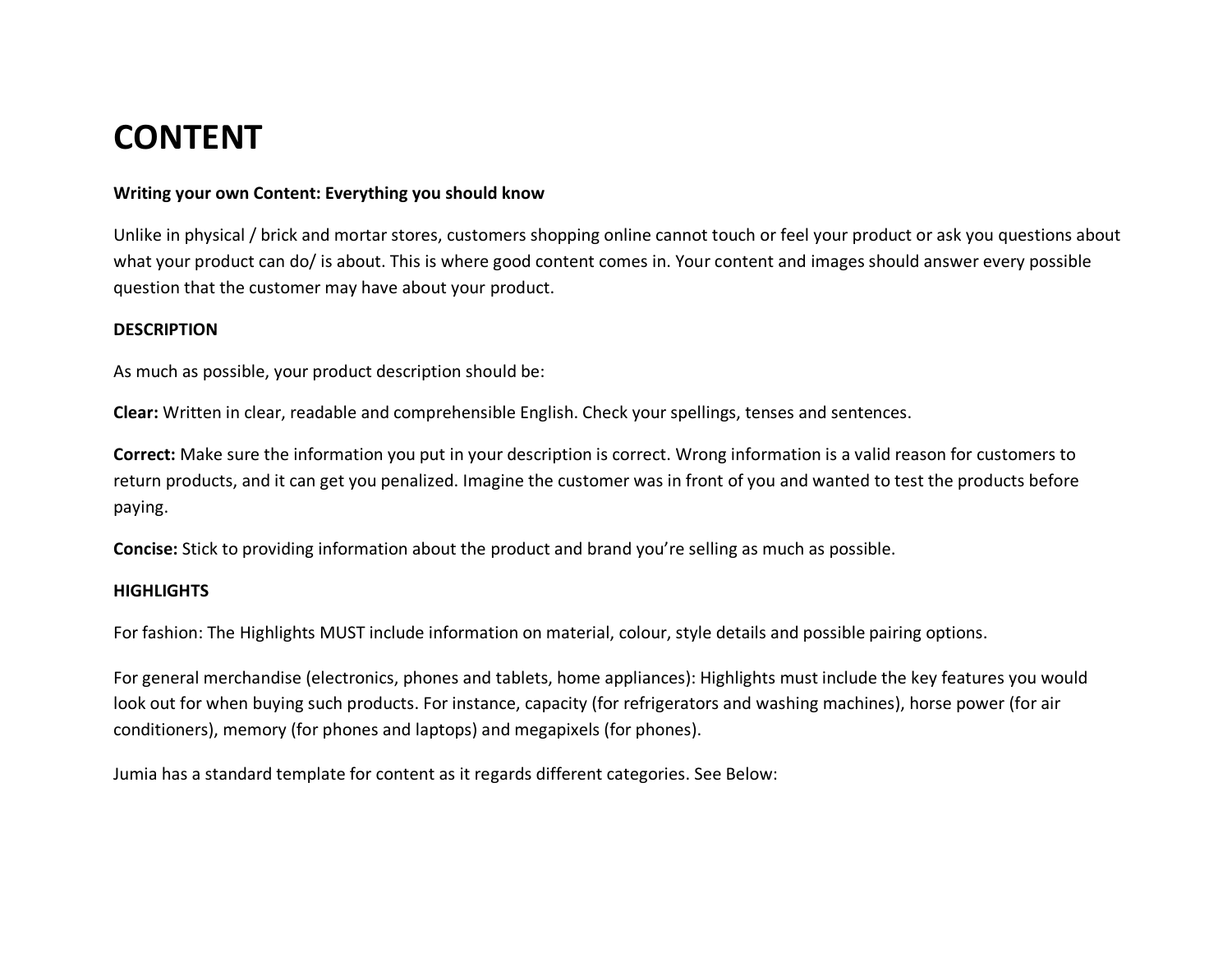# **LAPTOPS**

### **Highlights (Must be in bullet points)**

- Operating System: (e.g Windows 10 or Windows 8.1 or Windows 7 or Linux or FREE DOS (No OS)) Memory: RAM/ HDD (e.g 2GB RAM, 500GB HDD)
- Processor: (e.g 2.5GHz Intel Core i3 Processor or2GHz AMD Quad Core Processor)
- Display Size: (e.g 13.3 inch HD Screen, or15 inch diagonal LED backlit screen)
- Camera: (e.gHD Webcam, orWVGA Integrated Webcam)
- Battery: (e.g 40Whr 4 cell Battery)
- Ports: (e.g "1 HDMI, 2 USB2.0, 1 USB3.0, 1 Card Reader, 1 RJ-45, 1 3.5mm Audio Jack")
- Colour: (e.g Silver)

### **Description**

A brief introduction of product that covers all its major features.

(Example: The Sony Vaio 13.3 (2GB RAM, 500GB HDD) Laptop is a sleek lightweight laptop that delivers value at an amazing price. Running on Windows 10 and equipped with a 2GHz Quad-Core processor, the Viao 13.3 Laptop is your best bet for work and entertainment. Get the Sony Vaio Laptop online from Jumia at the best price in Nigeria)

Next, pick the key features or unique selling points of the product (such as Memory, Processor Specifications, Design, Weight etc) and elaborate.

(Example:

### **Processor**

The Sony Vaio Laptop features an Intel Core i3 Laptop at a speed of 2.5GHz so you are assured of super fast processing while you run multiple applications. Open multiple web pages, create documents and spreadsheets, play games and do so much more with a processor that can handle i**t.**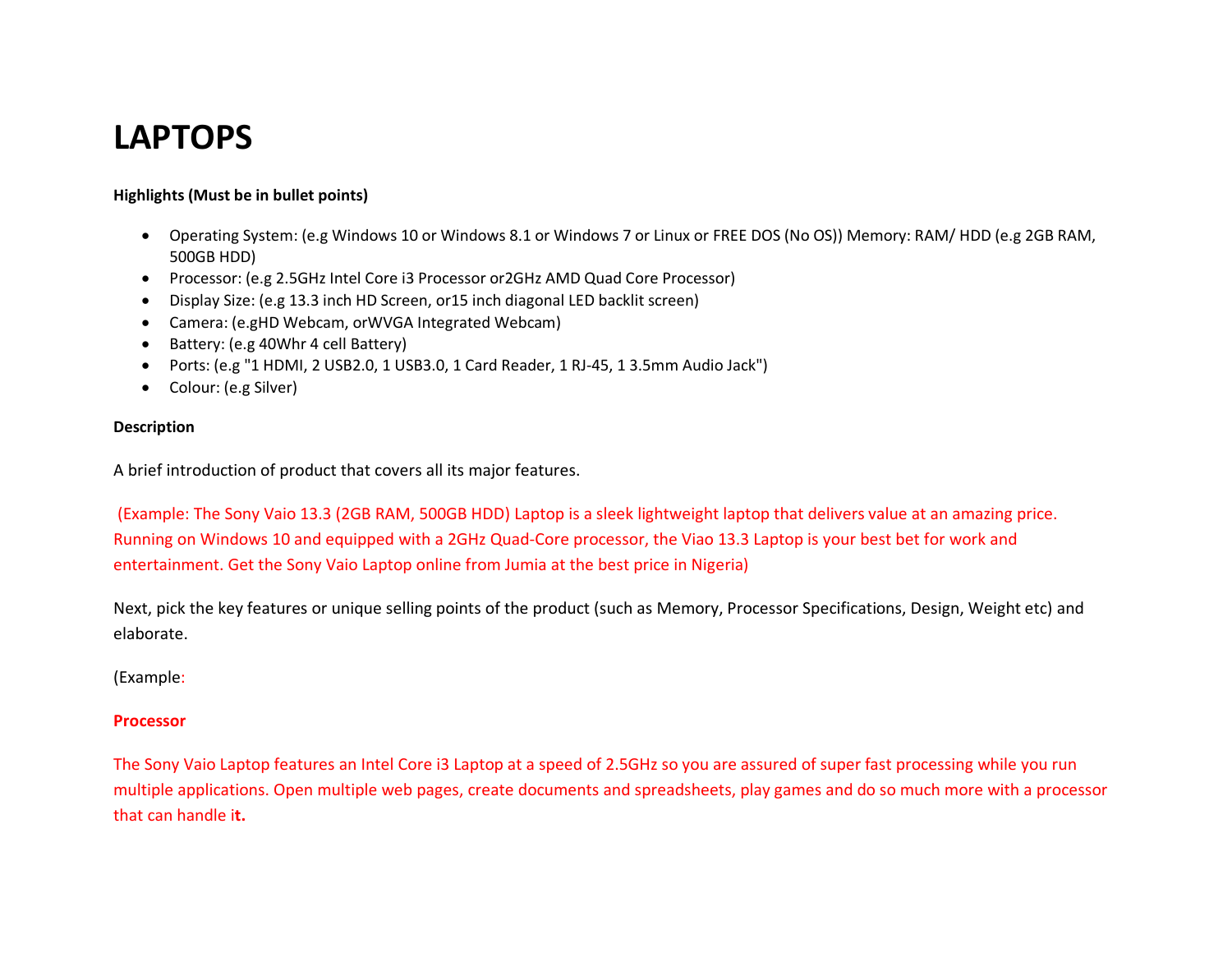### **HD Screen**

View everything in crystal clear resolution with the HD Screen. The Sony Vaio HD is perfect for entertainment, multimedia and work. Watch videos, video call, create slides and view memories all in life like clarity.)

To conclude, you can add other specifications of the product that you could not include in the Highlights. See the example below:

### **Specifications**

### **Display**

- Retina display
- 9.7-inch (diagonal) LED-backlit Multi-Touch display
- 2048-by-1536 resolution at 264 pixels per inch (ppi)
- Wide color display
- True Tone display
- Fingerprint-resistant oleophobic coating
- Fully laminated display
- Antireflective coating

### **Chip**

- A9X chip with 64-bit architecture
- M9 coprocessor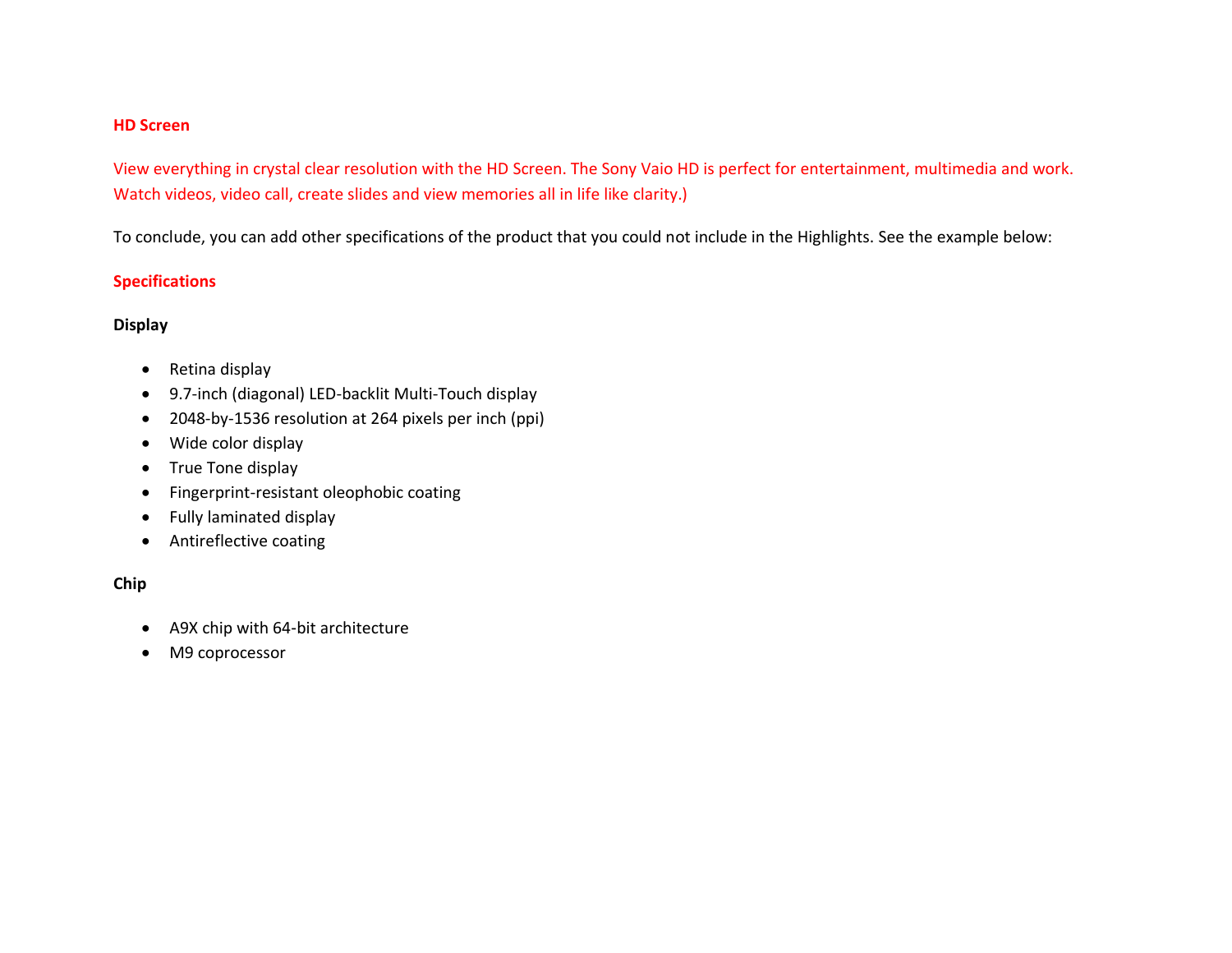# **MOBILE PHONES**

### **Highlights**

- Screen: (e.g 4.6 HD Screen)
- Memory:(e.g 2GB RAM, 16GB Internal Memory, microSD up to 64GB)
- Processor:(e.g Mediatek 2GHz Octa Core Processor)
- Operating System:(e.g Android Lollipop 5.0)
- Camera: (e.g 5MP Back Camera, 2MP Front Camera)
- Battery: (e.g 4000mAh Battery)
- Colour:(e.g Black)
- SIM: (e.g Dual SIM, Nano SIM)

### **DESCRIPTION**

A brief introduction of product that covers all its major features.

(Example: **Offering you a unique user-experience, the Infinix (product name) is the perfect blend of stylish design and comfort. With amazing camera quality and hot selfies thanks to Selfie soft-light,(product name)delivers amazing picture quality at an affordable price. Enjoy premium features, super fast processing and an amazing battery life with the (Product name). Get the (Brand Product name) online from Jumia at the best price in Nigeri**a.)

Next, pick the key features or unique selling points of the product (such as Memory, Processor Specifications, Design, Weight etc) and elaborate.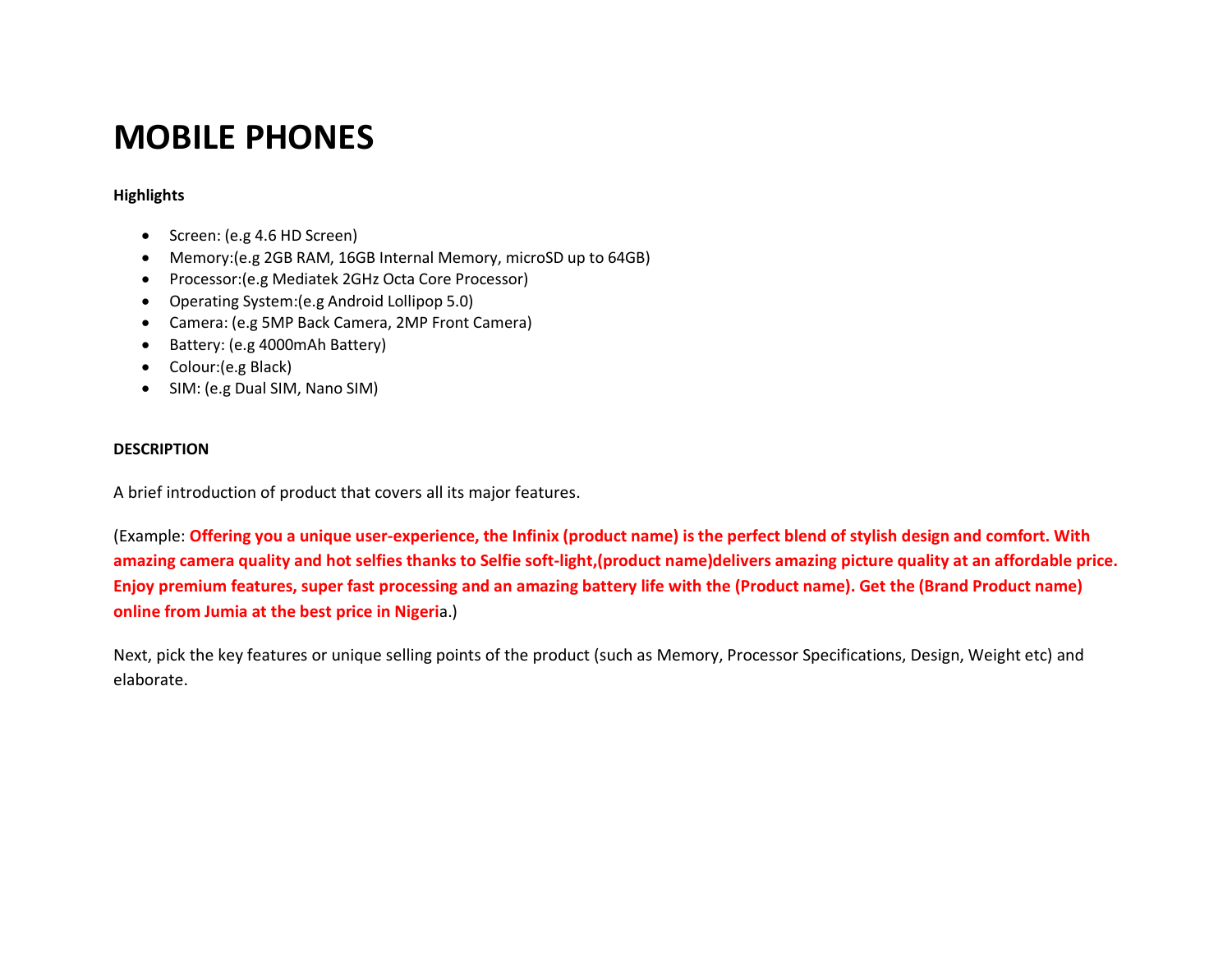Example:

### **Design**

**The (device name) features an ergonomic design that fits the curve of your palm. Add to this a fine diamond texture and you have a perfect combination of style and functionality.** 

### **Camera**

**The (device name) features a 10MP Primary Camera and a 5MP Front Camera, perfect for taking selfies and video calling. The front camera features LED Flash, so even at night or in low light situations, your selfies won't be dark.**

## **TELEVISIONS**

- Display Size: 20 Inches
- Display Resolution: 1366x768p
- Display Technology: HD TV
- Connectivity: 2 HDMI/2 USB
- Voltage: AC100 240V 50Hz
- Accessories: Remote Control/Manual

## **WASHERS & DRYERS**

- Capacity: (KG)
- Number of Tubs: (Twin Tub/ Single Tub)
- Technology:
- Colour:

## **REFRIGERATORS & FREEZERS**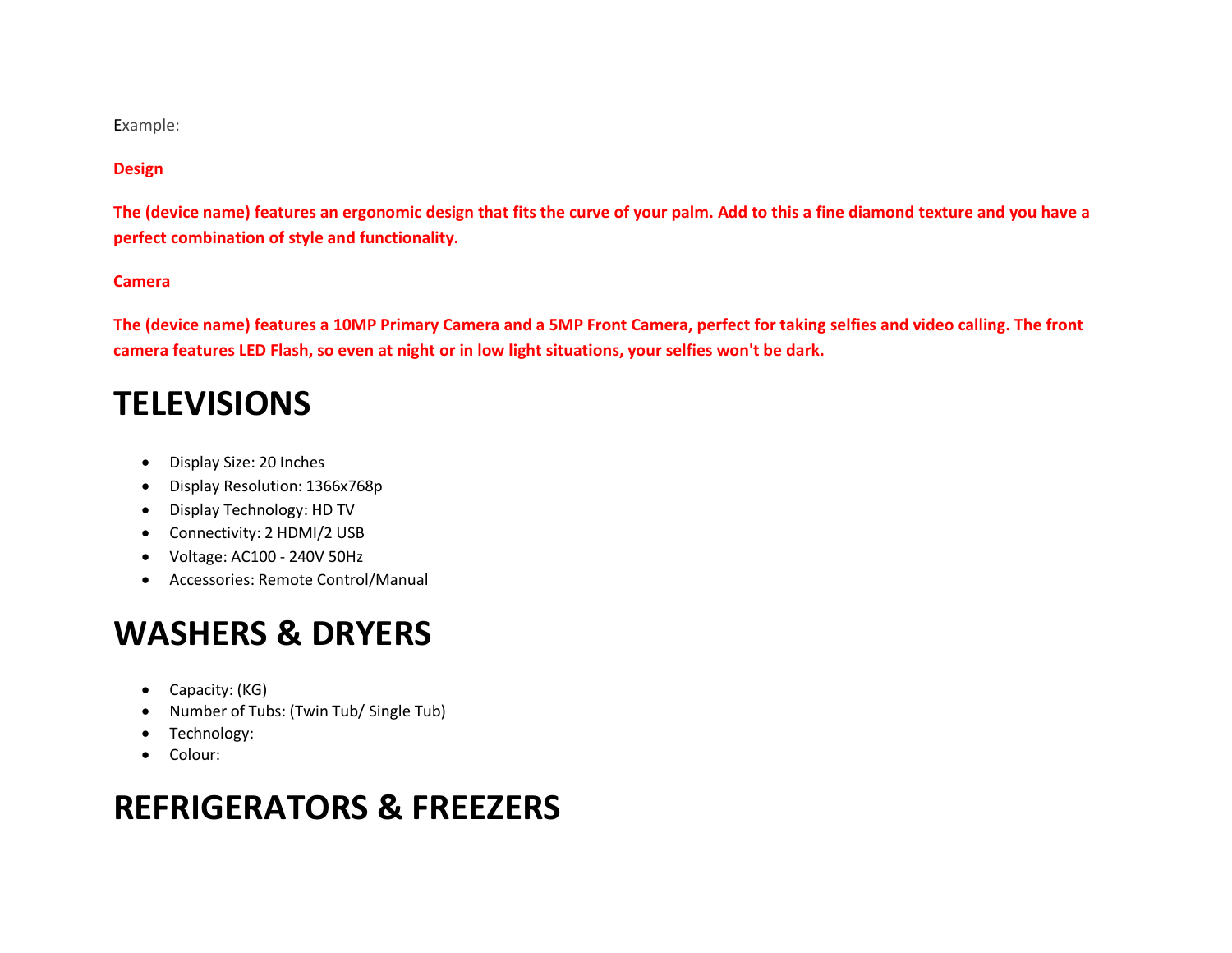- Capacity: (Liters)
- Build: (e.g 2 Door Refrigerator, Chest Freezer)
- Defrost Type:
- Colour:

# **AIR CONDITIONERS**

- Horse Power:
- Design Type: Window/ Split Unit
- Technology:

# **BOOKS**

- Author:
- Publisher:
- Format:
- Genre:
- Language:
- ISBN:

# **FASHION**

**Wristwatches**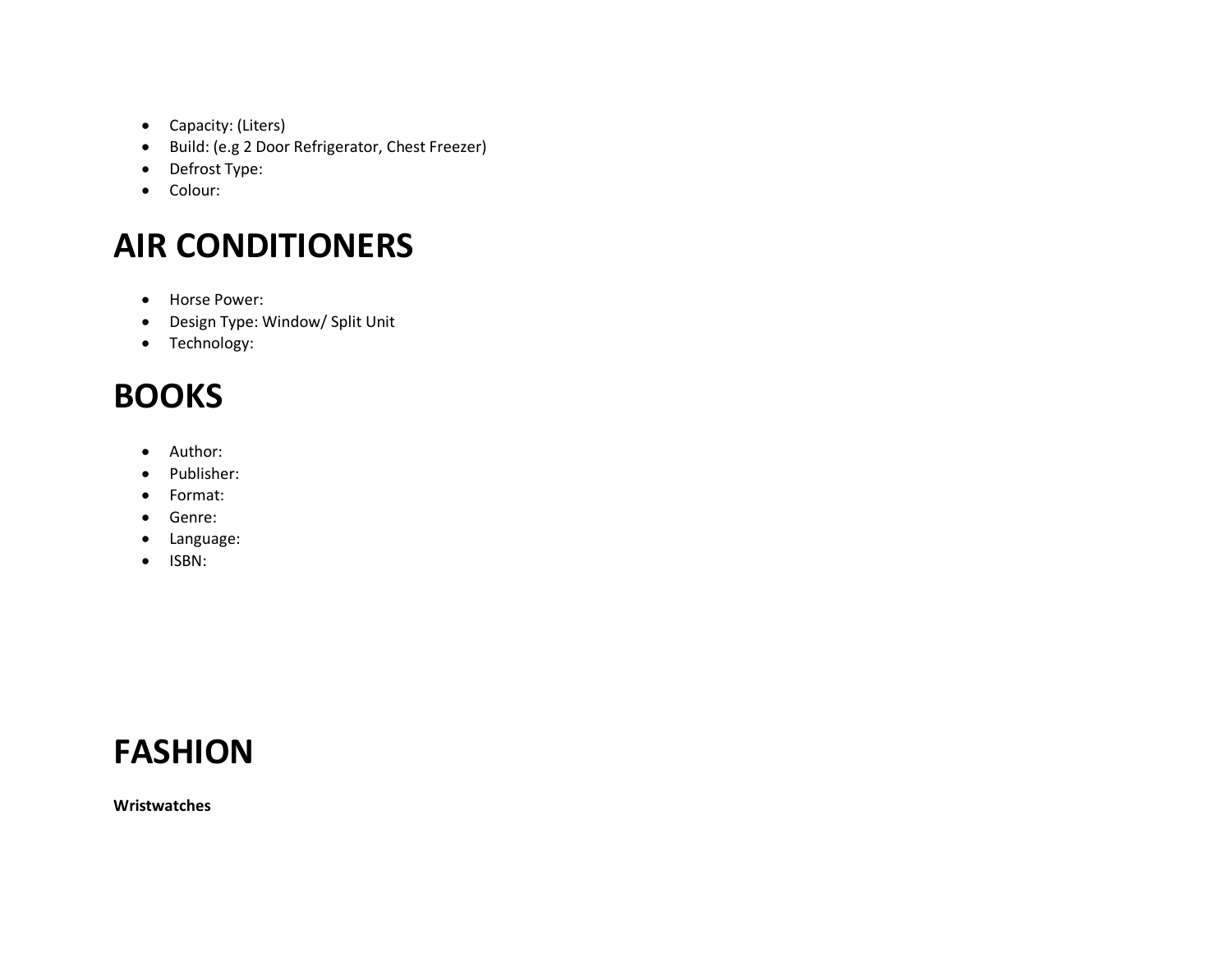- Display Material:
- Case Material:
- Case Diameter:
- Colour:
- Strap Material:
- Strap Type:
- Clasp:
- Water Resistant
- High Quality

### **Clothes & Shoes**

### **Shoes**

- Main Material:
- Colour:
- Style type (Slip-on, Buckle or Lace fastening)/ Heel Type:
- Other:
- Pair with

### **Clothes – Apparel and Accessories**

- Main Material: Cotton
- Colour: Navy Blue
- Detail: Bodycon
- Peplum Style
- Back slit
- Side Zip
- Pair with Court Shoes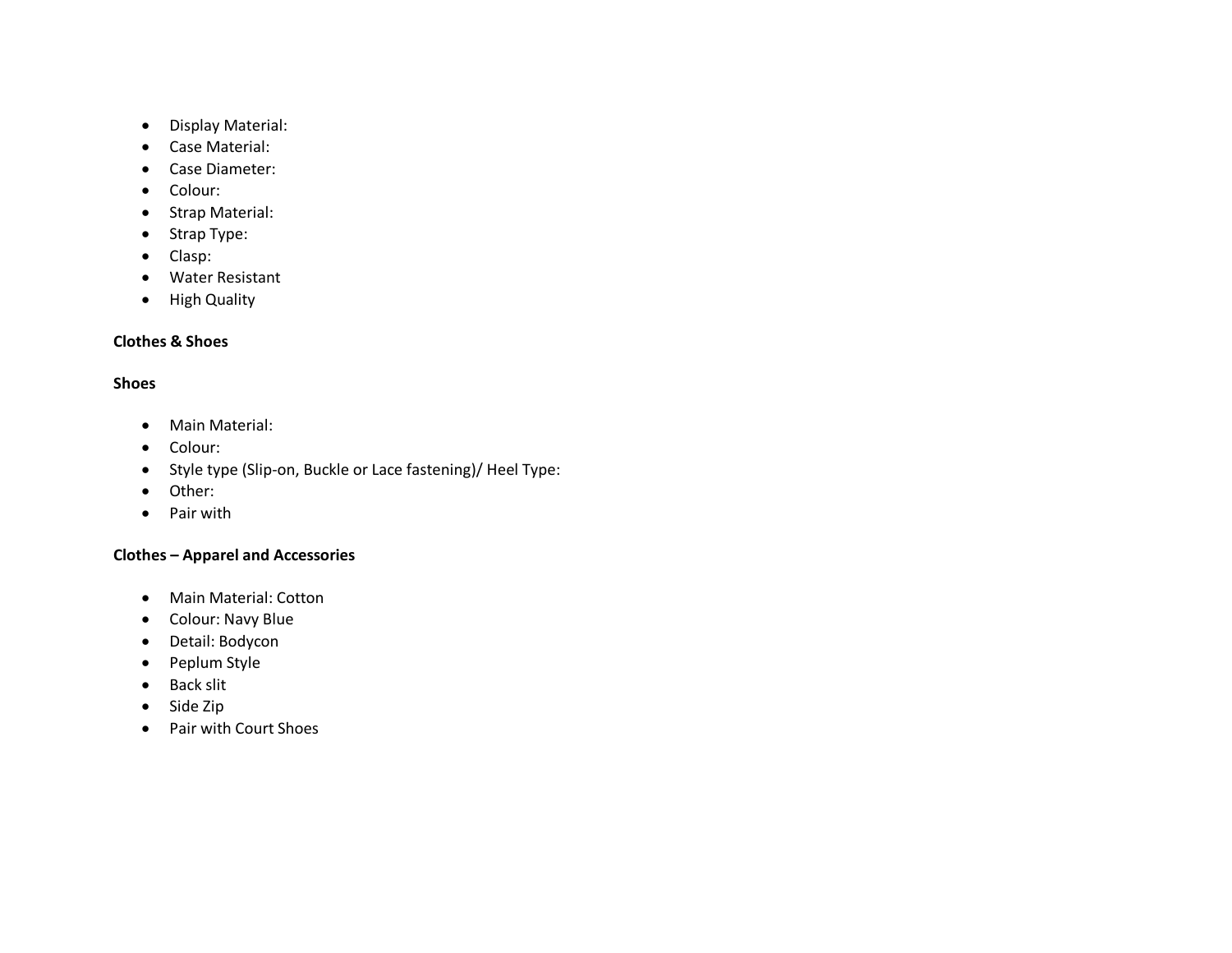## **FMCG**

## **Product Name Format**

Brand Name + Product Name + Size (ml/ g/ kg) x Number of Products\*

**Example: Dettol Cool Antibacterial Soap 120g x 3**

\*Number of products is applicable if there is more than one unit of the product

### **Bundle Format**

Name of Bundle

**Example: Jumia Groceries Super Saver Bundle**

Where Bundle includes a specific freebie, product name format should be as follows:

Brand Name + Product Name + Size x Number of Products + Specific Freebie

**Example: Dettol Cool Antibacterial Soap 120g x 3 + Free Face Towel**

Where freebie attached to bundle name is based on availability, Product name should include + Freebie

Brand Name + Product Name + Size x Number of Products + Freebie

**Example: Dettol Cool Antibacterial Soap 120g x 3 + Freebie**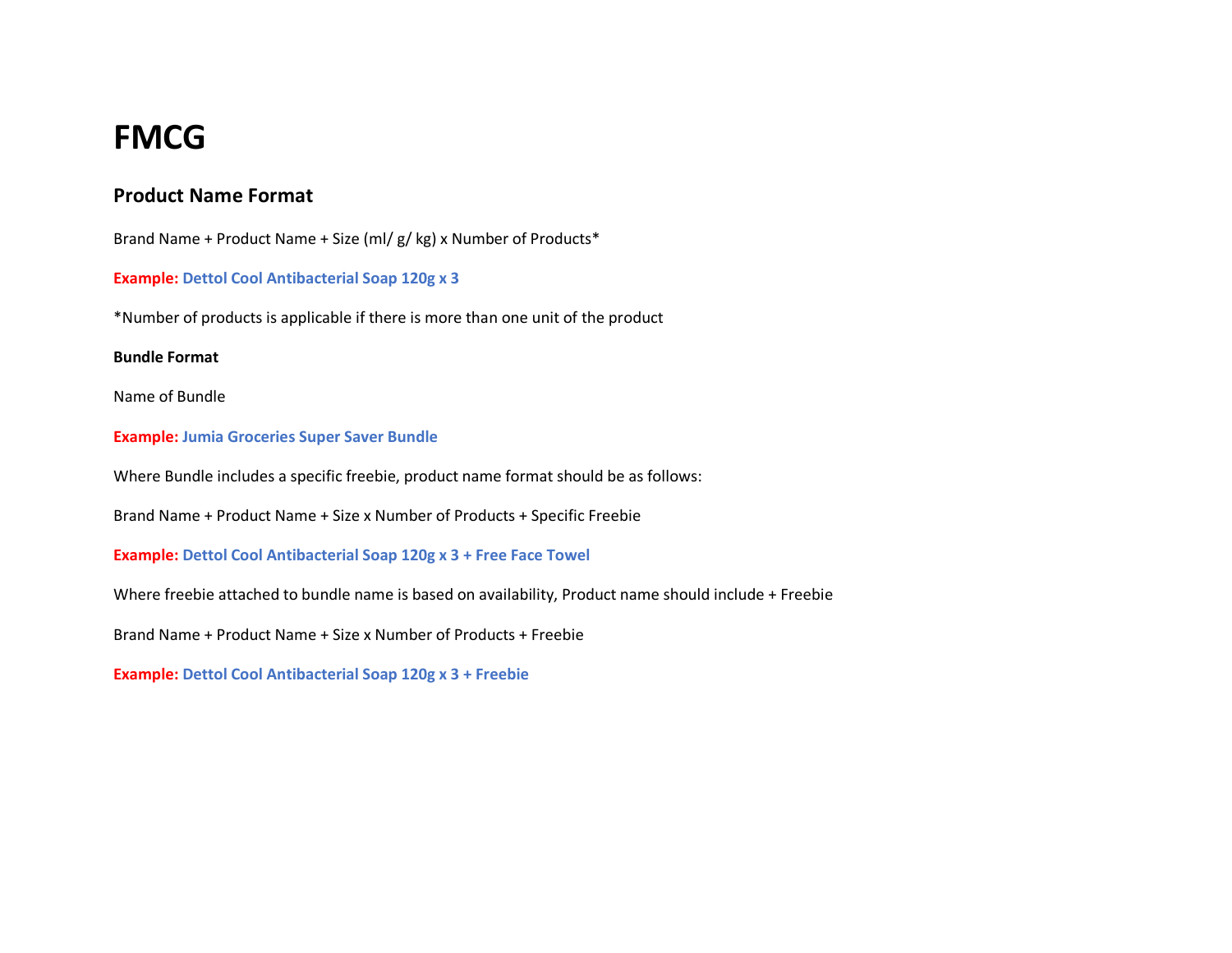## **Highlights**

Product highlights should include USPs of the product, as well as volume/size, and variant. Highlights must also include medical and safety warnings (if any) and age of use for products that may be unsuitable for children below a certain age or for baby /toddler products.

- USP 1 **(Specially designed to meet nutritional needs of infants)**
- USP 2 **(Contains Bifidus BL, an essential probiotic for babies)**
- USP 3 **(It is not a substitute for breast milk)**
- Variant: **(Wheat)**
- Volume or Size: **(e.g 450g)**
- Age of Use: **(e.g 6 months onwards)**
- Choking Hazard (if necessary): **Small parts not for children under 3**
- Allergens: **(May contain nuts)**

**For Bundles:** Bundles should include a list of products, sizes and number of units

### **Example**

- **Dettol Antiseptic Soap 120g x 6**
- **Mortein All Purpose Insect Killer 500ml x 2**
- **Dettol Multipurpose Surface Cleaner 1L x 2**
- **Harpic Toilet Cleaner 450ml + Free Soap**
- **Free Bucket**

### **Description**

Description must include detailed information of the products as provided by manufacturer.

**Bundles:** Description for Bundles must include, in addition to basic information about the bundle, a detailed list of the products included in the bundle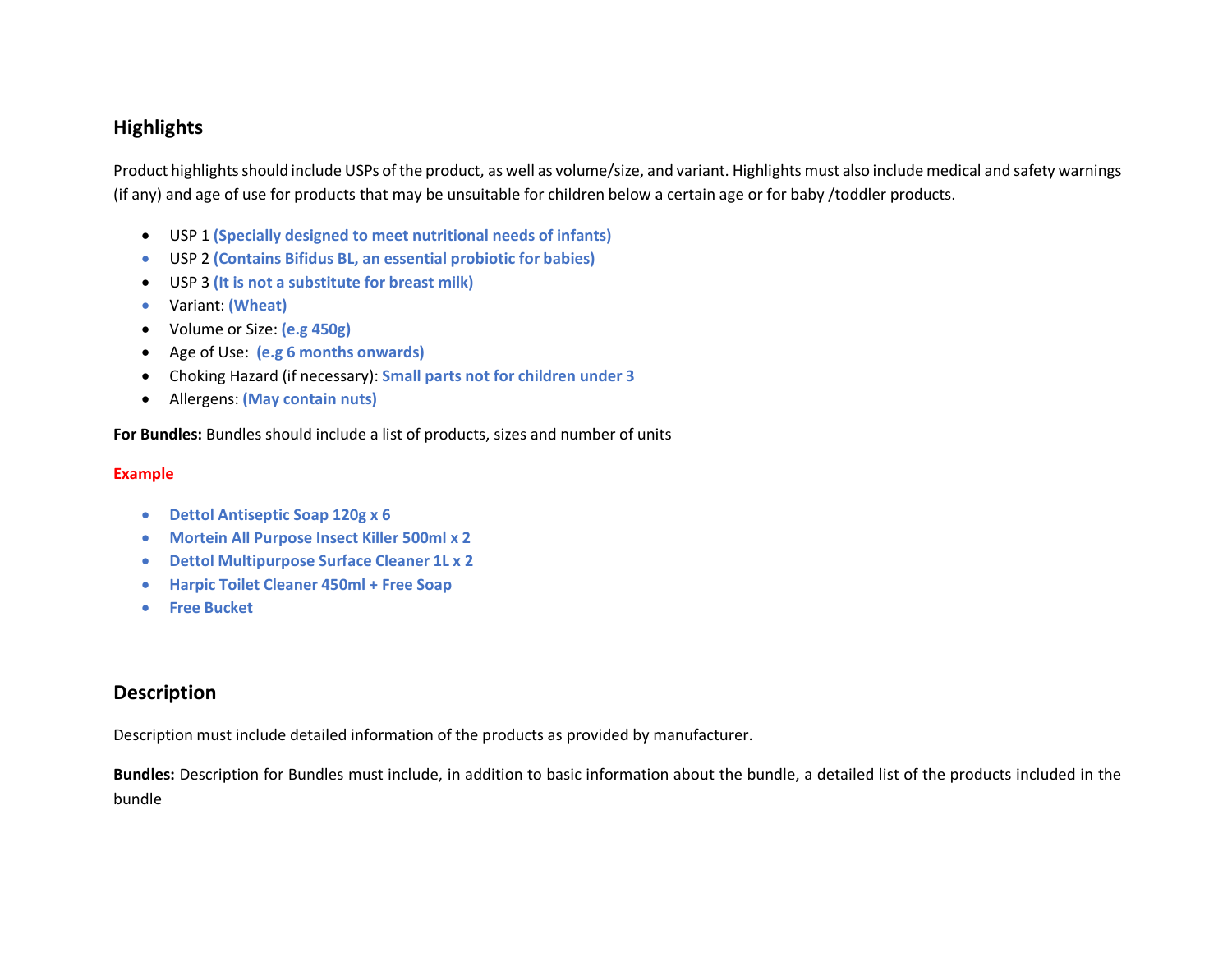#### **Example**

The heat, the traffic, the lugging heavy bags around, the endless haggling for the best prices... Let's face it, shopping for groceries can be a drag sometimes. Why spend the whole day looking for groceries when you get all you need in a single basket. The Super Saver Basket from Jumia takes all the stress off you. The Super Saver includes all the essential groceries you need from the brands you love.

#### **The Basic Basket contains:**

- Checkers Custard Powder Vanilla Flavour (50g) x 3
- . Dangote Refined Granulated White Sugar (250g) x 1
- . Dano Instant Filled Milk Powder Refill Pack (400g) x 1
- Mamador 100% Pure Vegetable Oil (0.9L) x 1
- · Golden Penny Semovita (1kg) x 1
- · Golden Penny Spaghetti (500g) x 1
- · Heinz Premium Tomato Paste (70g) x 2
- . Indomie Chicken Flavour Noodles (70g) x 2
- Knorr Chicken Cubes (8g) x 5
- . Nasco or Infinity Cornflakes (45g / 40g respectively) x 2
- . Nestle Milo Activ-Go Refill Pack (200g) x 1
- · Titus Sardines in Vegetable Oil (125g) x 1

Jumia Basic Basket bundles essential groceries from all your favourite brands. It's the perfect gift idea and is also great for students. Save money and time when you shop online on Jumia Nigeria.

### **What's in the Box**

For easier navigation of the customer on the website, 'what's in the box' should also be filled into the highlight box

### **Filter Manager – category filters**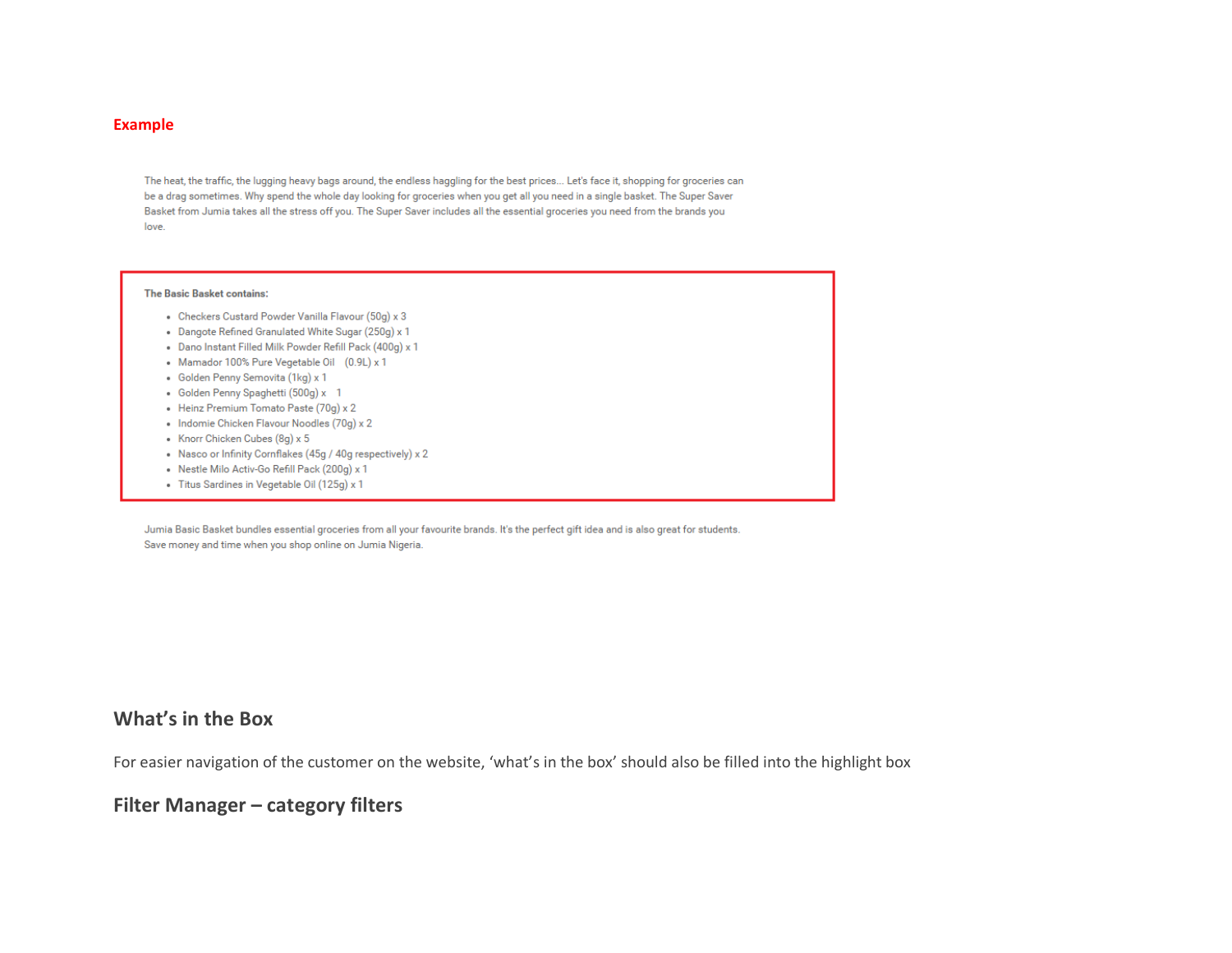- Brand
- Price
- Jumia First

## **Return Policy**

**Edible, Pharmaceutical and Beauty products (including BUT NOT LIMITED TO lotions, perfumes, lipsticks, powders, deodorants, nail polish and aerosol cans) are non-returnable. In short, if you can ingest it, spray it, or apply it, you cannot return it. If you are not satisfied with your purchase, please contact customer service.**

## **DIAPERS**

## **Product Name**

Brand Name + Product Name + Size x Product Count

Pampers + Baby Dry Diapers + Size 4 (192)

## **Highlights**

Product highlights should include **first** the key attributes (count, diaper size and corresponding baby weight) and then USPs such as layers of protection, duration of protection etc. Highlights must also include medical and safety warnings (if any).

- Diaper Size: 4
- Baby weight: 9.9kg 16.6kg